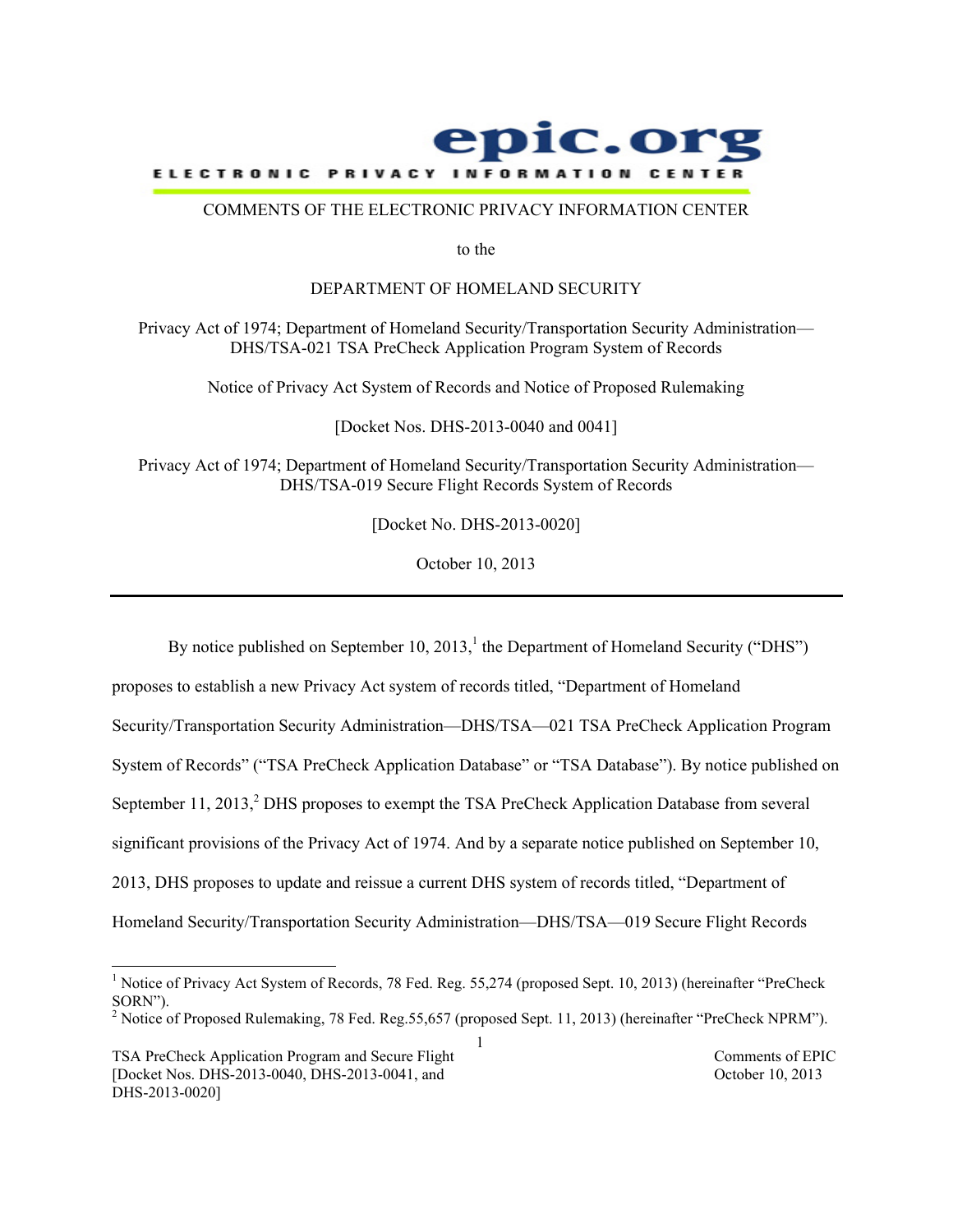System of Records."3 Pursuant to DHS's notices, the Electronic Privacy Information Center ("EPIC") submits these comments to: (1) address the substantial privacy and security issues raised by the database; (2) urge DHS to significantly narrow the Privacy Act exemptions for the TSA PreCheck Application Database; and (3) recommend that DHS withdraw unlawful and unnecessary proposed routine use disclosures.

EPIC is a public interest research center in Washington, D.C. EPIC was established in 1994 to focus public attention on emerging civil liberties issues and to protect privacy, the First Amendment, and constitutional values. EPIC has previously opposed other DHS passenger profiling programs,<sup>4</sup> and has called for an independent audit to determine whether the Transportation Security Administration ("TSA") airport screeners engage in racial profiling.<sup>5</sup> EPIC highlighted the problems inherent in passenger profiling systems like Secure Flight in previous testimony and comments. In testimony before the National Commission on Terrorist Attacks Upon the United States (more commonly known as "the 9/11 Commission"), EPIC President Marc Rotenberg explained, "there are specific problems with information technologies for monitoring, tracking, and profiling. The techniques are imprecise, they are subject to abuse, and they are invariably applied to purposes other than those originally intended."6

Flight SORN implicate TSA PreCheck and EPIC has addressed those portions in these comments. <sup>4</sup> *See, e.g.*, EPIC et al., *Comments on the Terrorist Screening Database System of Records, Notice of Privacy Act System of Records and Notice of Proposed rulemaking, Docket Nos. DHS 2011-0060 and DHS 2011-0061* (Aug. 5, 2011), *available at* http://epic.org/privacy/airtravel/Comments\_on\_DHS-2011-0060\_and\_0061FINAL.pdf; EPIC, *Comments on Secure Flight*, *Docket Nos. TSA-2007-28972, 2007-28572* (Sept. 24, 2007), *available at* http://epic.org/privacy/airtravel/sf\_092407.pdf; EPIC, *Secure Flights Should Remain Grounded Until Security and Privacy Problems are Resolved, Spotlight on Surveillance Series* (August 2007), *available at* http://epic.org/privacy/surveillance/spotlight/0807/default.html; EPIC: Passenger Profiling, http://epic.org/privacy/airtravel/profiling.html; EPIC: Secure Flight,

<sup>&</sup>lt;sup>2</sup><br>3 <sup>3</sup> Notice of Modified Privacy Act System of Records, 78 Fed. Reg. 55,270 (proposed Sept. 10, 2013) (hereinafter "Secure Flight SORN"). Although these comments focus primarily on TSA PreCheck, certain portions of the Secure

http://epic.org/privacy/airtravel/secureflight.html; EPIC: Air Travel Privacy, http://epic.org/privacy/airtravel/. <sup>5</sup> Letter from EPIC et al., to Secretary Janet Napolitano and Honorable Charles K. Edwards, Department of Homeland Security (Dec. 1, 2011), *available at* http://epic.org/privacy/airtravel/12-01-11-Coalition-Racial-Profiling-Audit-DHS-Letter.pdf. <sup>6</sup>

Marc Rotenberg, President, EPIC, *Prepared Testimony and Statement for the Record of a Hearing on Security & Liberty: Protecting Privacy, Preventing Terrorism Before the National Commission on Terrorist Attacks Upon the United States* (Dec. 8, 2003), *available at* http://www.epic.org/privacy/terrorism/911commtest.pdf.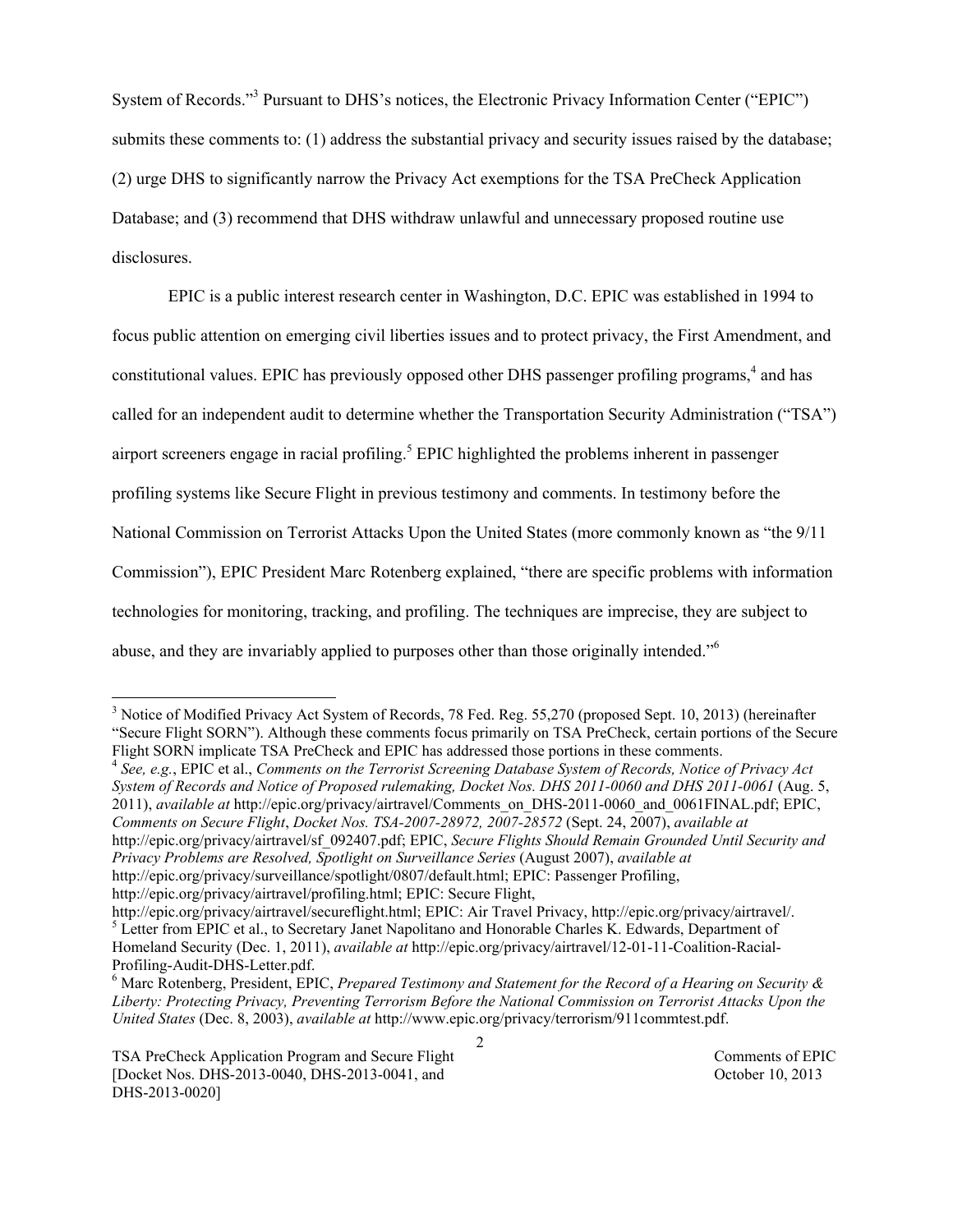Despite EPIC's recommendations and empirical evidence of the ineffectiveness of passenger profiling, DHS continues to expand its passenger profiling capabilities and now proposes broad Privacy Act exemptions to the operation of the TSA PreCheck Application Database.

### **Purpose and Scope of the TSA PreCheck Application Database**

According to DHS, the TSA PreCheck Application Database "will use the information provided by applicants to the [TSA PreCheck] Program to perform a security threat assessment to identify individuals who present a low risk to transportation security. This passenger prescreening enables TSA to determine the appropriate level of security screening the passenger will receive before the passenger receives a boarding pass."<sup>7</sup> DHS states that passengers that qualify for expedited screening "typically will receive more limited physical screening, *e.g*., will be able to leave on their shoes, light outerwear, and belt, to keep their laptop in its case, and to keep their 3-1-1 compliant liquids/gels bag in a carry-on."<sup>8</sup>

To qualify for PreCheck, applicants provide their biographic and biometric information to DHS and, as described by DHS, TSA will use applicant information to perform a "security threat assessment" of "law enforcement, immigration, and intelligence databases, including a fingerprint-based criminal history check conducted through the Federal Bureau of Investigation."<sup>9</sup> The agency states it will use the security threat assessment to "identify individuals who present a low risk to transportation security."<sup>10</sup> TSA will then provide a "Known Traveler Number" ("KTN") to "low risk" individuals.<sup>11</sup>

After having received a KTN, passengers will supply their KTNs to commercial airlines when making flight reservations.<sup>12</sup> The airline will then send passenger Secure Flight Passenger Data ("SFPD"), which includes KTNs, name, gender, date of birth, available passport information, available redress number, "reservation control number, record sequence number, record type, passenger update indicator,

<sup>-&</sup>lt;br>7  $7$  PreCheck NPRM, 78 Fed. Reg. at 55,657.

<sup>8</sup> PreCheck SORN, 78 Fed. Reg. at 55,275.

<sup>&</sup>lt;sup>9</sup> PreCheck NPRM, 78 Fed. Reg. at 55,657.

 $10$  PreCheck SORN, 78 Fed. Reg. at 55275.

 $11$  PreCheck NPRM, 78 Fed. Reg. at 55,658.  $^{12}$  *Id.* 

TSA PreCheck Application Program and Secure Flight Comments of EPIC [Docket Nos. DHS-2013-0040, DHS-2013-0041, and October 10, 2013 DHS-2013-0020]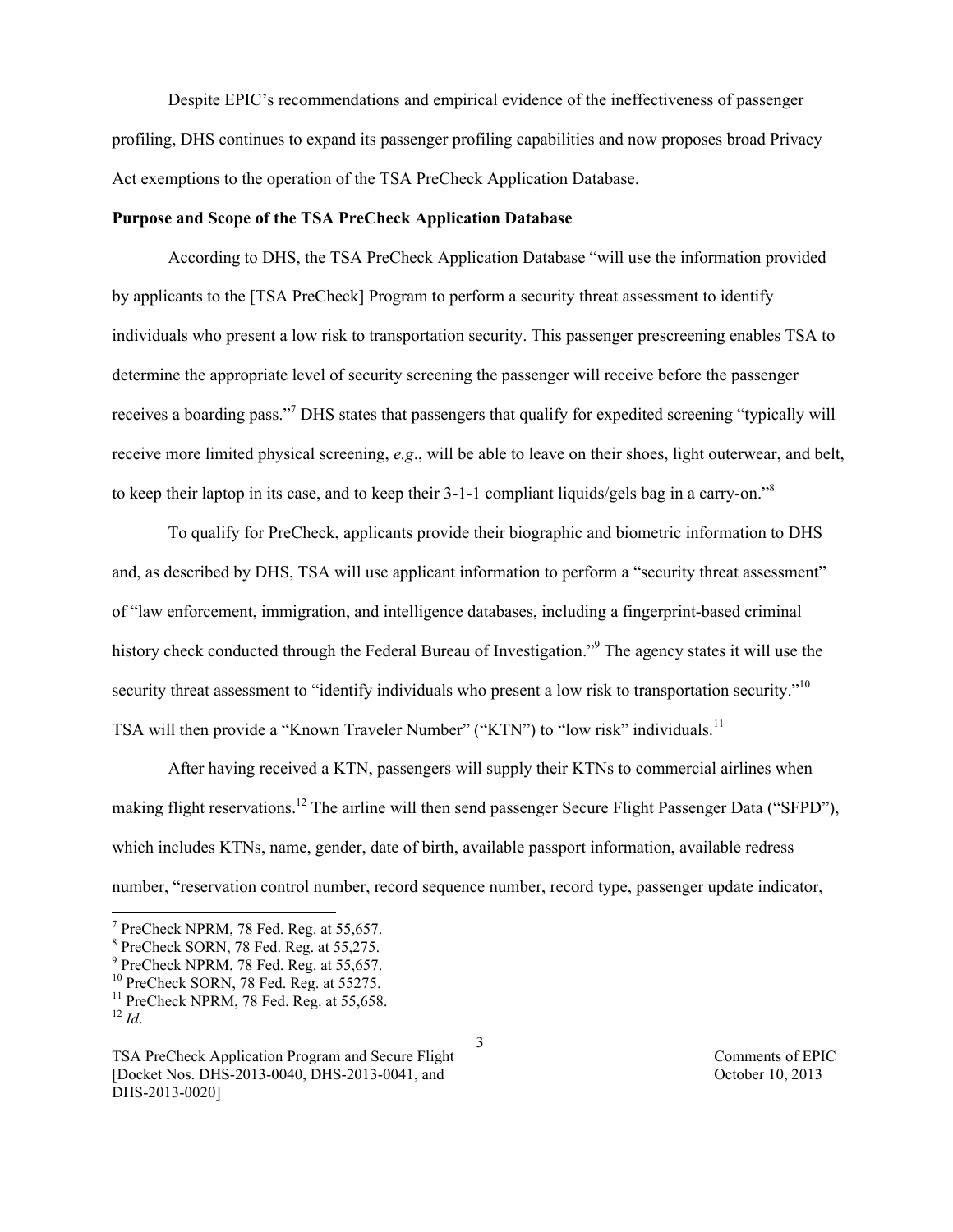traveler reference number, and itinerary information" to the TSA.<sup>13</sup> The TSA will then compare SFPD to the TSA PreCheck Application Program and various undisclosed watch lists.<sup>14</sup> DHS further states that in comparing SFPD against PreCheck Application Program and various watch lists, it will review that information "using intelligence-driven, risk-based analysis to determine whether individual passengers will receive expedited, standard, or enhanced screening; the results will be indicated on the passenger's boarding pass."15 Although DHS states that the "primary result of the risk-based analysis will be the identification of passengers who are eligible for expedited screening,"16 DHS also acknowledges that

"watch list matches will receive screening appropriate for their watch list status."<sup>17</sup>

TSA PreCheck Application Database would contain "any or all" of the following information:

(a) Name (including aliases or variations of spelling); (b) Gender; (c) Current and historical contact information (including, but not limited to, address, telephone number, and email address); (d) Date and place of birth; (e) Physical description, fingerprint and/or other biometric identifier, including photograph; (f) Control number, Social Security Number (SSN), or other unique identification number assigned to an individual; (g) Information necessary to assist in tracking submissions, payments, and transmission of records; (h) Other data as required by Form FD-258 (fingerprint card) or other standard fingerprint cards used by the federal government; (i) Information provided by individuals covered by this system in support of their application, such as driver's license, passport or other documents used to verify identity, confirm immigration status, or other eligibility requirements; (j) Criminal history records; (k) Records obtained from the Terrorist Screening Center of known or suspected terrorists in the Terrorist Screening Database; and records regarding individuals identified on classified and unclassified governmental watch lists used or maintained by TSA; (l) Records containing the matching analyses and results of comparisons of individuals to the TSDB and other classified and unclassified governmental databases, such as law enforcement, immigration, or intelligence databases, and individuals who have been distinguished from individuals on a watch list through a redress process or other means; (m) Other information provided by federal, state, local, tribal, territorial, and foreign government agencies or other entities relevant to the security threat assessment and adjudication of the application; (n) Results of any analysis performed for security threat assessments and adjudications; and (o) Communications between TSA and applicants regarding the results of the security threat assessments and adjudications.<sup>18</sup>

<sup>&</sup>lt;sup>13</sup> *Id.* <sup>14</sup> *Id.* <sup>14</sup> *Id.* <sup>15</sup> Secure Flight SORN, 78 Fed. Reg. at 55,271. <sup>16</sup> *Id* 

<sup>&</sup>lt;sup>17</sup> PreCheck NPRM, 78 Fed. Reg. at 55,658.

<sup>&</sup>lt;sup>18</sup> PreCheck SORN, 78 Fed. Reg. at 55,276.

TSA PreCheck Application Program and Secure Flight Comments of EPIC [Docket Nos. DHS-2013-0040, DHS-2013-0041, and October 10, 2013 DHS-2013-0020]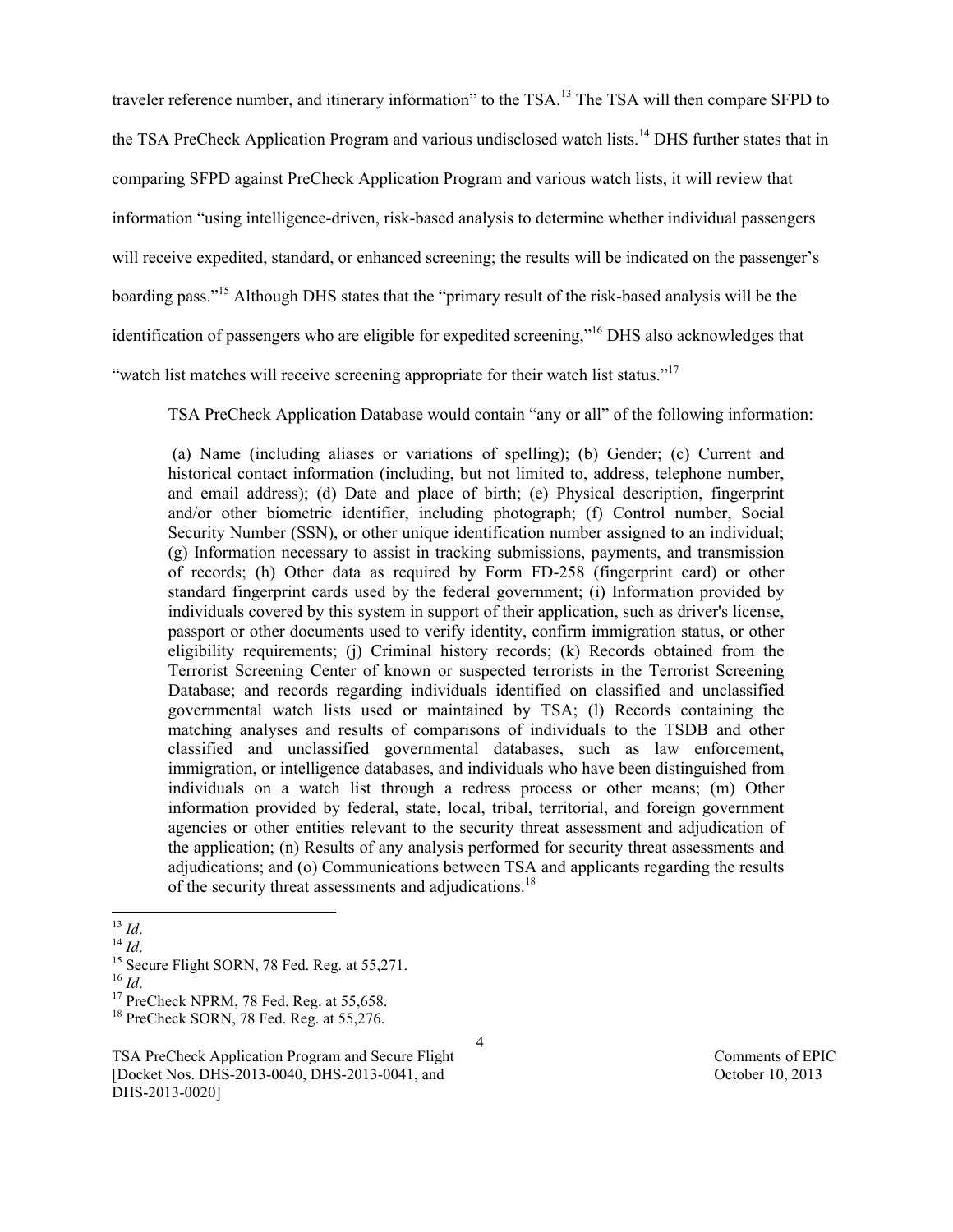TSA has presented has five purposes for collecting, maintaining, using, and disclosing this personally

identifiable information:

(a) perform[ing] security threat assessments and to identify individuals who are a low risk to transportation or national security and are therefore eligible to receive expedited security screening; (b) assist [ing] in the management and tracking of the status of security threat assessments of individuals who apply to the TSA PreCheck Application Program; (c) permit[ting] the retrieval of the results of security threat assessments, including criminal history records checks and searches in other governmental data systems, performed on the individuals covered by this system;

(d) permit[ting] the retrieval of information from other terrorist-related, law enforcement, immigration, and intelligence databases on the individuals covered by this system; and (e) track the fees incurred, and payment of those fees, when appropriate, for services related to security threat assessments.<sup>19</sup>

Information contained in the TSA PreCheck Application Database may be obtained from "TSA

PreCheck Application Program applicants, the [Terrorist Screening Center] TSC, law enforcement,

immigration, and intelligence agency record systems, other government databases, and other DHS

systems," as well as the Federal Bureau of Investigation ("FBI").<sup>20</sup>

Incredibly, DHS proposes to exempt this database containing detailed, sensitive personal

information from well-established Privacy Act safeguards. It is inconceivable that the drafters of the

Privacy Act would have permitted a federal agency to propose a profiling system on U.S. citizens and be

granted broad exemptions from Privacy Act obligations. Consistent and broad application of Privacy Act

obligations are the best means of ensuring accuracy and reliability of the data used in a system that

profoundly affects millions of individuals as they travel throughout the United States on a daily basis.

# **I. The DHS's Notice of Proposed Rulemaking Fails to Fairly Apprise the Public of DHS's Proposal**

As a preliminary matter, DHS's proposal is procedurally deficient because the agency has failed

to provide sufficient notice of its proposal. Specifically, DHS proposes to exempt the TSA PreCheck

<sup>&</sup>lt;sup>19</sup> *Id*. **20** PreCheck SORN, 78 Fed. Reg. at 55,278.

TSA PreCheck Application Program and Secure Flight Comments of EPIC [Docket Nos. DHS-2013-0040, DHS-2013-0041, and October 10, 2013 DHS-2013-0020]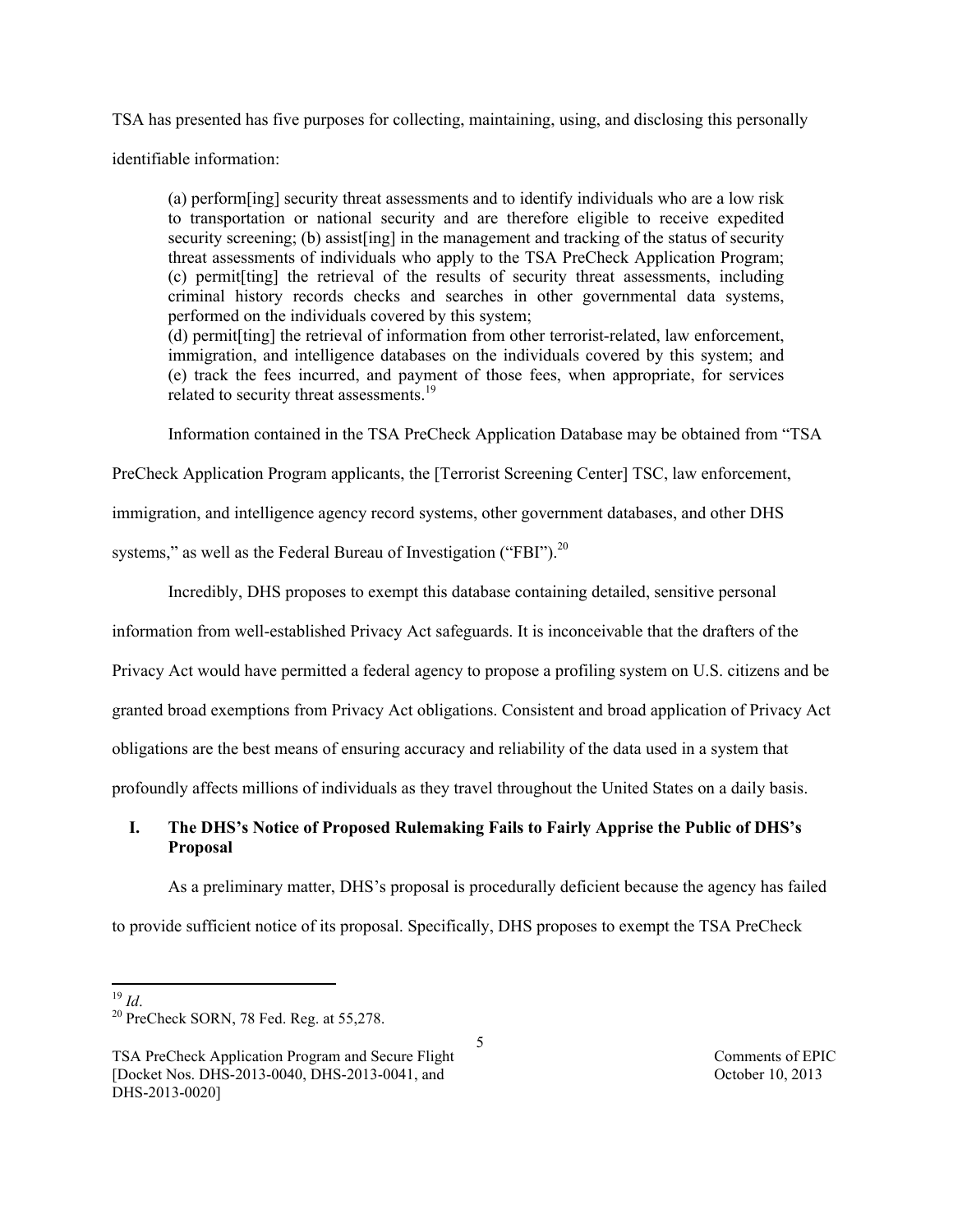Application Program System of Records from certain Privacy Act provisions pursuant to 5 U.S.C. §§  $552a(k)(1)$  and  $(k)(2)$ . The Privacy Act permits agencies to promulgate rules exempting system of records from certain Privacy Act provisions, but those rules must be "in accordance with the requirements (including general notice) of sections  $553(b)(1)$ , (2), and (3), (c), and (e)" of the Administrative Procedure Act ("APA"). $^{21}$ 

The APA general notice requirements mandate that Notices of Proposed Rulemaking ("NPRMs") contain "either the terms or substance of the proposed rule or description of the subjects and issues involved."<sup>22</sup> "The adequacy of the notice must be tested by determining whether it would fairly apprise interested persons of the 'subjects and issues' before the agency."<sup>23</sup> Proposals that are "too general and open-ended to have fairly apprised the public" do not meet the APA standard of requisite notice.<sup>24</sup> As discussed below, DHS's proposed rule contains ambiguous key terms that do not fairly apprise the public of the proposed TSA PreCheck Application Database proposals. Accordingly, DHS's proposal violates the APA. DHS must therefore issue an unambiguous proposal and again solicit public comments, or abandon its current proposal because it has not fairly apprised the public of the system of records Privacy Act exemptions.

Throughout the NPRM, DHS states that TSA PreCheck prescreens and identifies "low risk passengers" that are "eligible to receive expedited screening."25 After conducting a "security threat assessment" on these individuals, TSA will provide "individual[s] [who] pose [] a low risk to transportation or national security" a KTN.<sup>26</sup> Known Traveler Numbers are "unique number assigned to an individual for whom the Federal government has conducted a security threat assessment and

<sup>23</sup> *Prometheus Radio Project v. F.C.C*., 652 F.3d 431, 449 (3d Cir. 2011) (*quoting* 

TSA PreCheck Application Program and Secure Flight Comments of EPIC [Docket Nos. DHS-2013-0040, DHS-2013-0041, and October 10, 2013 DHS-2013-0020]

 $21$  5 U.S.C. § 552a(k).

 $^{22}$  5 U.S.C. § 553(b).

Prometheus Radio Project v. F.C.C., 373 F.3d 372, 411 (3d Cir. 2004)).<br><sup>24</sup> Prometheus Radio Project, 652 F.3d at 453.<br><sup>25</sup> See, e.g., PreCheck NPRM, 78 Fed. Reg. at 55,657-55,658. See also Secure Flight SORN, 78 Fed. Reg.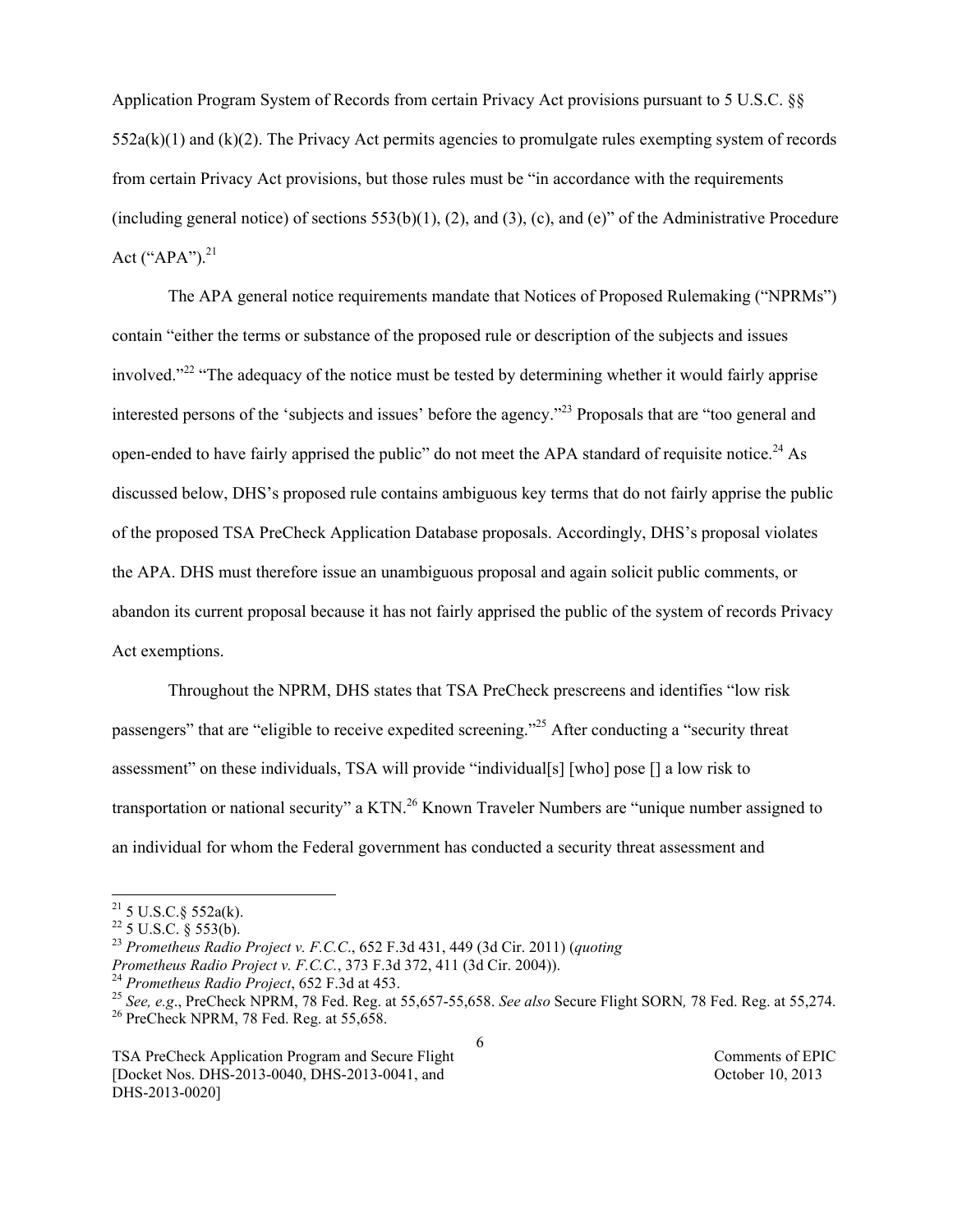determined *does not* pose a security threat."<sup>27</sup> Pursuant to federal Secure Flight regulations, Known Traveler Numbers are reserved for passengers who do "not pose a security threat."<sup>28</sup> With TSA PreCheck, DHS has expanded Known Traveler Numbers to individuals who pose some risk—albeit "low"— to transportation security. Practically speaking, DHS has amended a prior legislative rule—without conducting a public rulemaking as required by law—by granting Known Traveler Numbers to individuals who pose a "low risk" security threat.<sup>29</sup>

Notwithstanding this procedural deficiency, DHS fails to define "low risk passengers"—a key term used throughout the NPRM. Moreover, TSA states "[e]ligibility for the TSA PreCheck Application Program is within the sole discretion of the TSA" and that the TSA will only advise applicants if FBI criminal records disclose information "that would disqualify [applicants] from the TSA PreCheck Application Program."30 By maintaining discretion over who is a "low risk passenger," failing to define "low risk passenger," and maintaining an opaque algorithm to determine individual risk, DHS's proposal is "too general and open-ended to have fairly apprised the public" on the scope and subject matter of the agency's proposal.<sup>31</sup>

Additionally, the TSA's proposal is "too general and open-ended to have fairly apprised the public" because it fails to disclose the watch lists that TSA uses to determine the level of passenger screening.<sup>32</sup> The TSA acknowledges that it will perform watch list matching analyses against "classified and unclassified governmental watch lists used or maintained by the TSA" including the Terrorist Screening Database, but fails to provide additional information.<sup>33</sup> DHS must reissue its NPRM and disclose the watch lists to fairly apprise individuals of the proposed rule and its impact. Specifically, by

<sup>&</sup>lt;sup>27</sup> 49 C.F.R. § 1560.3 (emphasis added).<br><sup>28</sup> *Id* 

<sup>&</sup>lt;sup>29</sup> *Elec. Privacy Info. Ctr. v. U.S. Dep't of Homeland Sec.*, 653 F.3d 1, 6-7 (D.C. Cir. 2011).<br><sup>30</sup> PreCheck NPRM, 78 Fed. Reg. at 55,658.

<sup>&</sup>lt;sup>31</sup> *Prometheus Radio Project,* 652 F.3d at 453.<br><sup>32</sup> *Id.* 33 PreCheck SORN, 78 Fed. Reg. at 55,275.

TSA PreCheck Application Program and Secure Flight Comments of EPIC [Docket Nos. DHS-2013-0040, DHS-2013-0041, and October 10, 2013 DHS-2013-0020]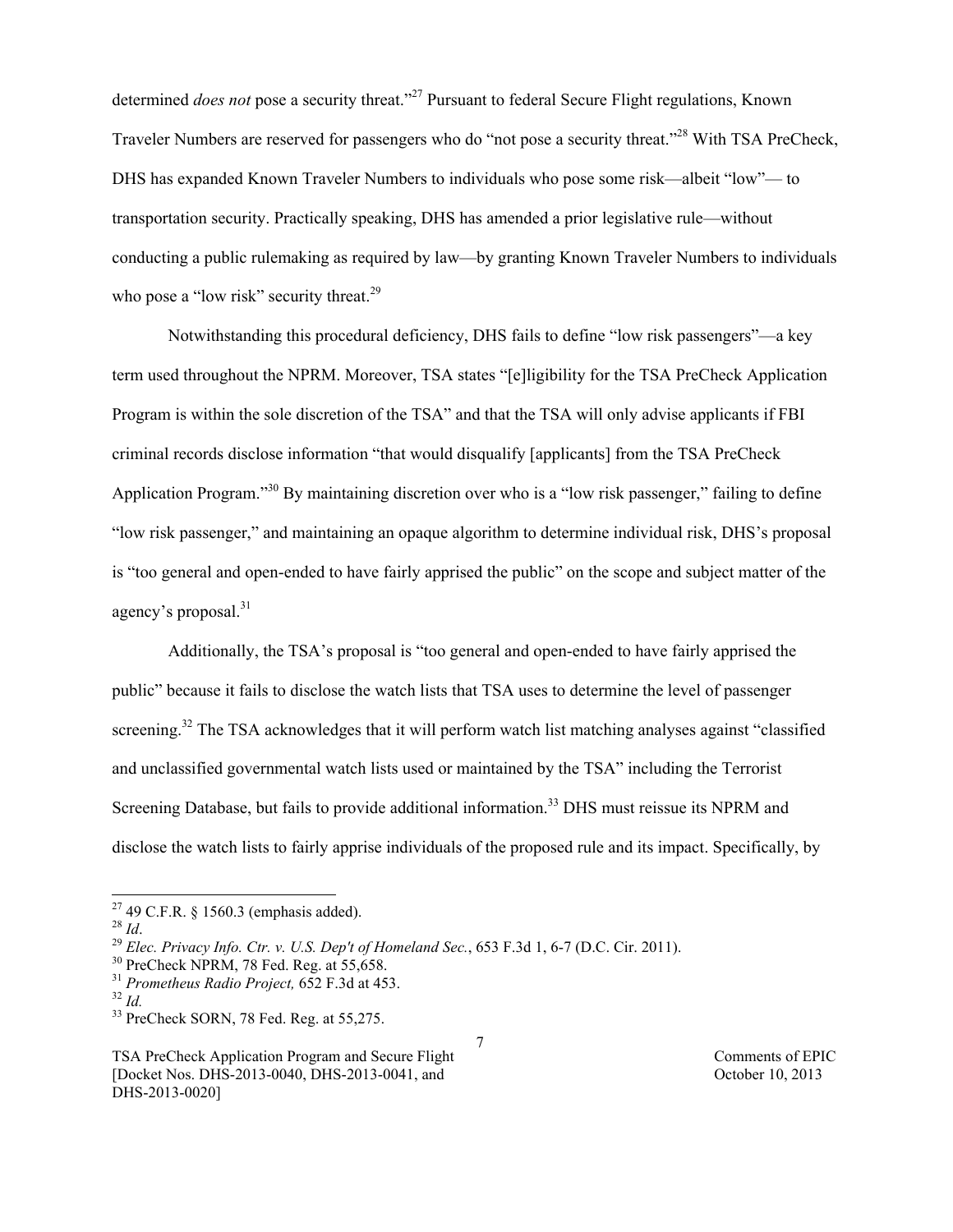disclosing the TSA PreCheck Application watch lists, individuals can raise arguments concerning the appropriateness of certain watch list database comparison. For example, pursuant to a FOIA lawsuit, EPIC uncovered that one of the main watch lists TSA PreCheck uses for comparison—the Terrorist Screening Database ("TSDB")—uses "particularized derogatory information" to place individuals on the watch list.<sup>34</sup> Alarmingly, this is a standard that has never been recognized by a court of law. EPIC's FOIA documents also revealed that individuals might remain on the TSDB watch list even if charges are dropped or a case is dismissed.<sup>35</sup> For the aforementioned reasons, DHS must reissue its NPRM clarifying the definition of "low risk passengers" and providing additional information on its watch lists.

### **II. DHS Must Provide Transparency in the TSA PreCheck Algorithm and Must Make Public the Factors Used for TSA PreCheck "Risk Assessments"**

There is no publicly available information on how DHS uses its algorithms to determine which individuals will be scrutinized upon traveling throughout the United States. The key characteristics of TSA PreCheck system – including the risk and security threat assessment and the basis for the assessments– are secret. DHS evaluates personally identifiable information to determine whether individual passengers will receive "expedited, standard, or enhance screening."<sup>36</sup> The result of the "riskbased" analysis that determines the individual level of screening is opaque. DHS fails to clearly articulate how personally identifiable information factors into DHS risk assessments.

TSA PreCheck operates via automated data processing. This troubling practice will ultimately violate important personal rights as enumerated in such well-established privacy provisions as Article 15.1 of the 1995 EC Directive on Data Protection. The Directive, which provoked many European countries to enact provisions along the lines of article  $15.1$ ,  $37$  states that "Member States shall grant the right to every person not to be subject to a decision which produces legal effects concerning him or

<sup>&</sup>lt;sup>34</sup> *EPIC FOIA - FBI Watchlist*, EPIC, http://epic.org/foia/fbi\_watchlist.html (last visited Oct. 10, 2013).<br><sup>35</sup> *Id.*<br><sup>36</sup> Secure Flight SORN, 78 Fed. Reg. at 55,271.<br><sup>37</sup> Lee A. *Bygrave, Minding the Machine: Article* 

<sup>17</sup> COMPUTER LAW & SOC. REP. 17, 18 (2001).

TSA PreCheck Application Program and Secure Flight Comments of EPIC [Docket Nos. DHS-2013-0040, DHS-2013-0041, and October 10, 2013 DHS-2013-0020]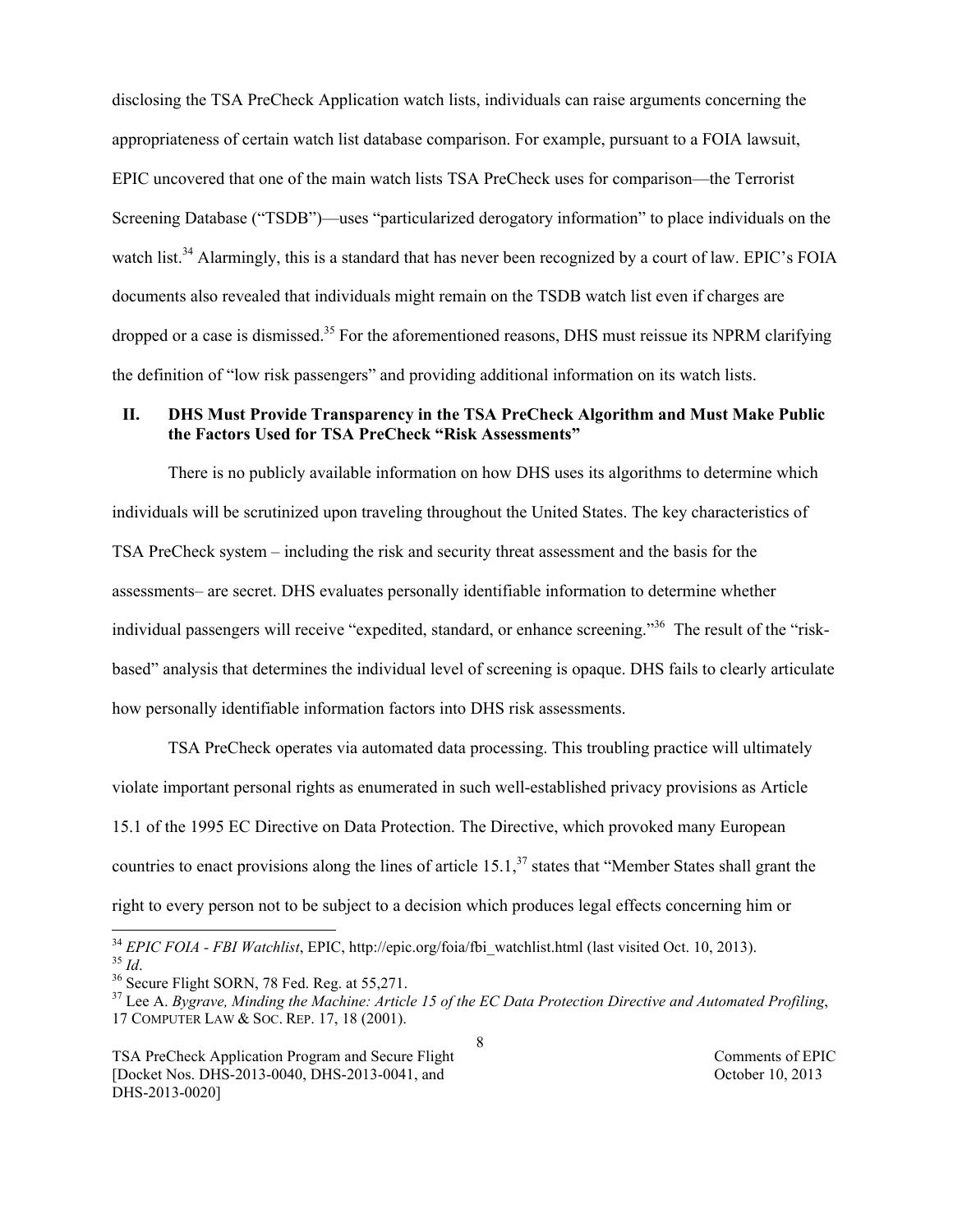significantly affects him and which is based solely on automated processing of data intended to evaluate certain personal aspects relating to him, such as his performance at work, creditworthiness, reliability, conduct, etc." 38 In particular, Article 12.1 of the EU Data Protection Directive also grants individuals the right to obtain "the logic," *i.e.* the algorithm, of the processing of personal data.

TSA PreCheck screening would directly violate this right because the decision of which persons should undergo additional screening is entirely automated. DHS must ensure transparency and make public the algorithm that it has established to assign "risk-based" profiles to individuals so as to not further violate personal rights.

## **III. DHS Should Impose Strict Information Security Safeguards on its Biometric Information Collection and Limit its Dissemination of Biometric Information**

Information security is a critical consideration for any organization that collects digital records and data, and it is even more important when government agencies collect sensitive and personally identify information. Government agencies must make every effort to safeguard sensitive information. Without proper safeguards, individuals and groups with malicious intent to intrude, access, and obtain sensitive information may disrupt operations or launch attacks against computer systems and networks. This concern is validated by an ever-increasing number of security incidents, the ease of obtaining hacking tools, and their growing sophistication.<sup>39</sup>

TSA PreCheck collects biometric identifiers, including fingerprints and photographs. Over the last several years, TSA and DHS have repeatedly encountered security failures. For example, in 2007, the TSA reported that an external hard drive containing Social Security numbers, payroll information, and

<sup>39</sup> See, e.g., Ben Weitzenkorn, *How to Hack an iPhone With a USB Charger*, TECHNEWSDAILY (June 3, 2013, 05:43 PM), http://www.technewsdaily.com/18241-iphone-malicious-charger.html; Harry Kazianis, *Spear phishing: How the non-nerds hack into you,* THE NATION (June 14, 2013, 1:00 AM),

9

http://www.nationmultimedia.com/opinion/Spear-phishing-How-the-non-nerds-hack-into-you-30208233.html.

TSA PreCheck Application Program and Secure Flight Comments of EPIC [Docket Nos. DHS-2013-0040, DHS-2013-0041, and October 10, 2013 DHS-2013-0020]

<sup>&</sup>lt;sup>38</sup> Council Directive 95/46, On the Protection of Individuals with Regard to the Processing of Personal Data and on the Free Movement of Such Data, art. 15, 1995 O.J. (L 281) 11.23.1995 (EC).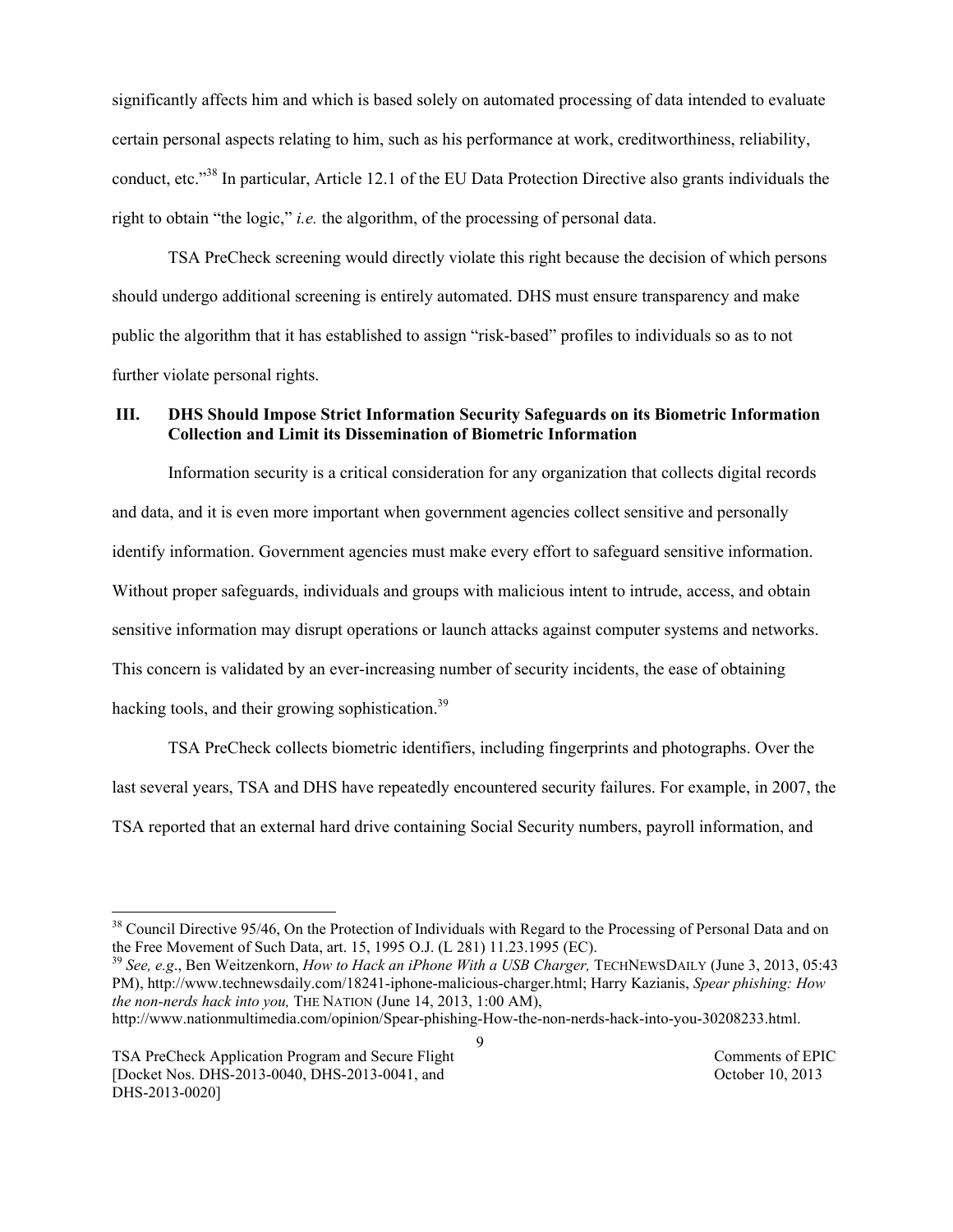bank data for about 100,000 TSA employees was stolen from a "secure area."<sup>40</sup> Moreover, in 2008 the TSA suffered significant security problems with its passenger redress website when the TSA failed to secure the website; large amounts of personal information were leaked, exposing hundreds of travelers to identity theft.<sup>41</sup> And earlier this year DHS again encountered issues securing personal and sensitive information of its employees as recently as last month. Tens of thousands of DHS employees and contractors who submitted background investigation information were at risk of having their personal data stolen, exposing them to identify theft. An internal DHS notice sent to employees noted that "[a]s a result of this vulnerability, information including name, Social Security numbers (SSN) and date of birth (DOB), stored in the vendor's database of background investigations was potentially accessible by an unauthorized user since July 2009."<sup>42</sup>

These weaknesses in DHS databases increase the risk that unauthorized individuals could read, copy, delete, add, and modify sensitive information, including biometric information. Accordingly, to the extent that DHS continues to collect biometric information, DHS should limit biometric information to only those agencies and government actors that require the information as a necessity. Further, DHS should strictly limit biometric information to uses for which it was originally collected.

### **IV. DHS Proposes Broad Exemptions for the TSA PreCheck Application Database, Contravening the Intent of the Privacy Act of 1974**

DHS proposes broad Privacy Act exemptions for the TSA PreCheck Application Database, thus contravening the intent of the Privacy Act of 1974. DHS asserts these claims for "law enforcement or national security purposes."<sup>43</sup> DHS claims that "[n]o exemption shall be asserted with respect to information maintained in the system that is submitted by a person if that person, or his or her agent,

<sup>&</sup>lt;sup>40</sup> Spencer S.Hsu, *TSA Hard Drive With Employee Data Is Reported Stolen*, WASHINGTON POST (May 5, 2007), http://www.washingtonpost.com/wp-dyn/content/article/2007/05/04/AR2007050402152.html.

<sup>&</sup>lt;sup>41</sup> U.S HOUSE COMMITTEE ON OVERSIGHT AND GOVERNMENT REFORM. INFORMATION SECURITY BREACH AT TSA,

THE TRAVELER REDRESS WEBSITE (January 2008), *available at* http://www.hsdl.org/?view&did=482286. 42 Jason Miller, *Data Breach puts DHS employees at Risk of Identity Theft*, FEDERAL NEWS RADIO (May 22, 2013, 4:05 PM), http://www.federalnewsradio.com/473/3332836/Data-breach-puts-DHS-workers-at-risk-of-identity-theft. 43 PreCheck NPRM, 78 Fed. Reg. at 55,658.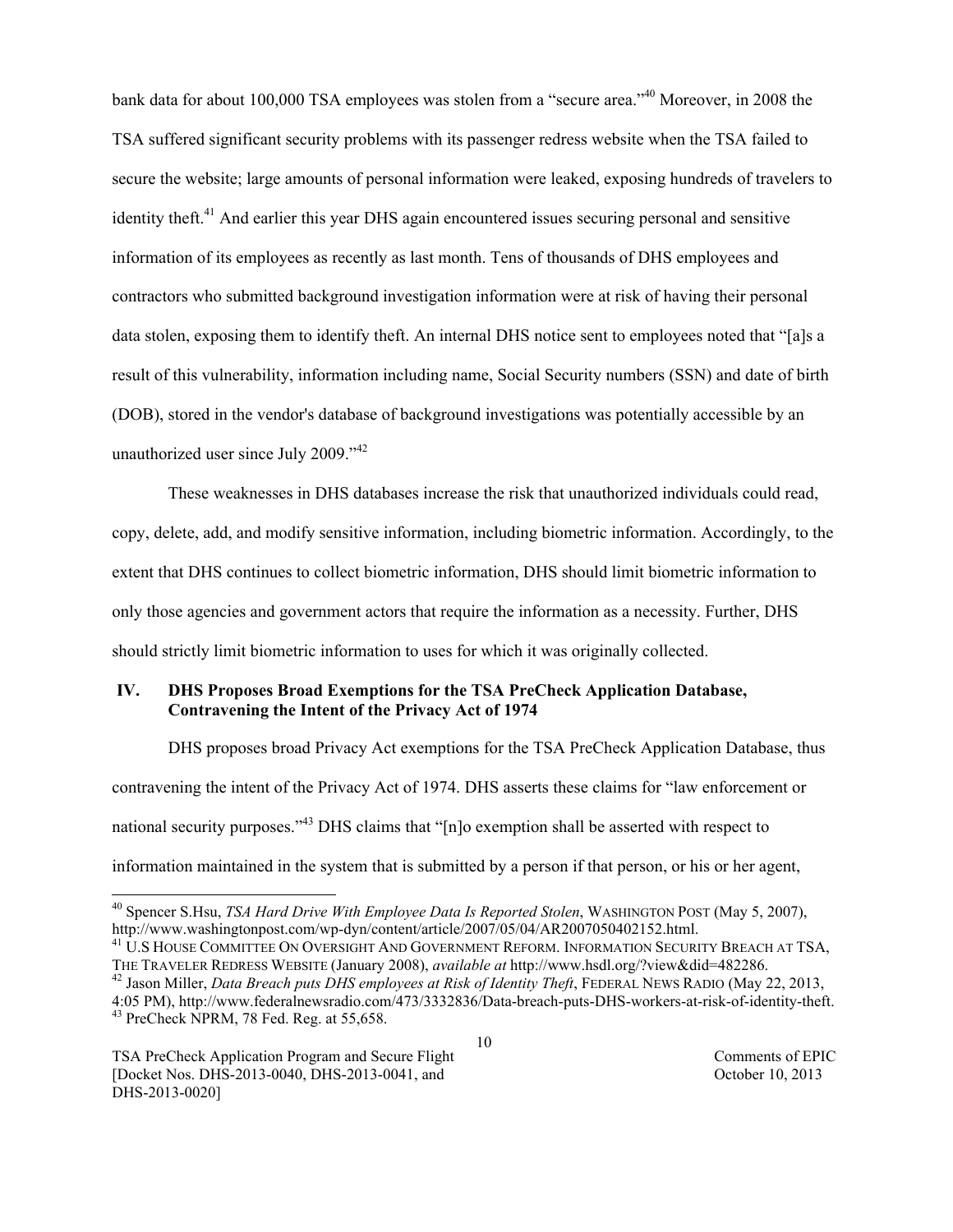seeks access to or amendment of such information."<sup>44</sup> DHS, however, further states "[t]his system . . . .

may contain records or information created or recompiled from information contained in other systems of

records that are exempt from certain provisions of the Privacy Act" and that DHS will also claim the

original Privacy Act exemptions for those records.<sup>45</sup>

Notwithstanding access or amendment rights to information that TSA PreCheck Applicants

submit, DHS will not provide individuals access to the following records:

(j) Criminal history records; (k) Records obtained from the Terrorist Screening Center of known or suspected terrorists in the Terrorist Screening Database; and records regarding individuals identified on classified and unclassified governmental watch lists used or maintained by TSA; (l) Records containing the matching analyses and results of comparisons of individuals to the TSDB and other classified and unclassified governmental databases, such as law enforcement, immigration, or intelligence databases, and individuals who have been distinguished from individuals on a watch list through a redress process or other means; (m) Other information provided by federal, state, local, tribal, territorial, and foreign government agencies or other entities relevant to the security threat assessment and adjudication of the application; (n) Results of any analysis performed for security threat assessments and adjudications; (o) Communications between TSA and applicants regarding the results of the security threat assessments and adjudications.<sup>46</sup>

DHS will, however, provide an opportunity for individuals to correct inaccurate immigration records or

FBI criminal records.<sup>47</sup>

Furthermore, DHS proposes to claim Privacy Act exemptions to:

preclude subjects of investigations from learning of and exploiting sensitive investigatory material that would interfere with the investigative process; avoid disclosure of investigative techniques; protect sensitive and classified information compiled during the investigation; protect Transportation Security Administration Office of Intelligence and Analysis and other federal agency information; ensure DHS's and other federal agencies' ability to obtain information from third parties and other sources; protect the privacy of third parties; and safeguard Sensitive Security Information pursuant to 49 U.S.C.  $114(r)$ .<sup>48</sup>

<sup>44</sup> *Id.*<br><sup>45</sup> *Id.* 46 PreCheck SORN, 78 Fed. Reg. at 55,276.<br><sup>47</sup> PreCheck NPRM, 78 Fed. Reg. at 55,658.<br><sup>48</sup> *Id.* 

TSA PreCheck Application Program and Secure Flight Comments of EPIC [Docket Nos. DHS-2013-0040, DHS-2013-0041, and October 10, 2013 DHS-2013-0020]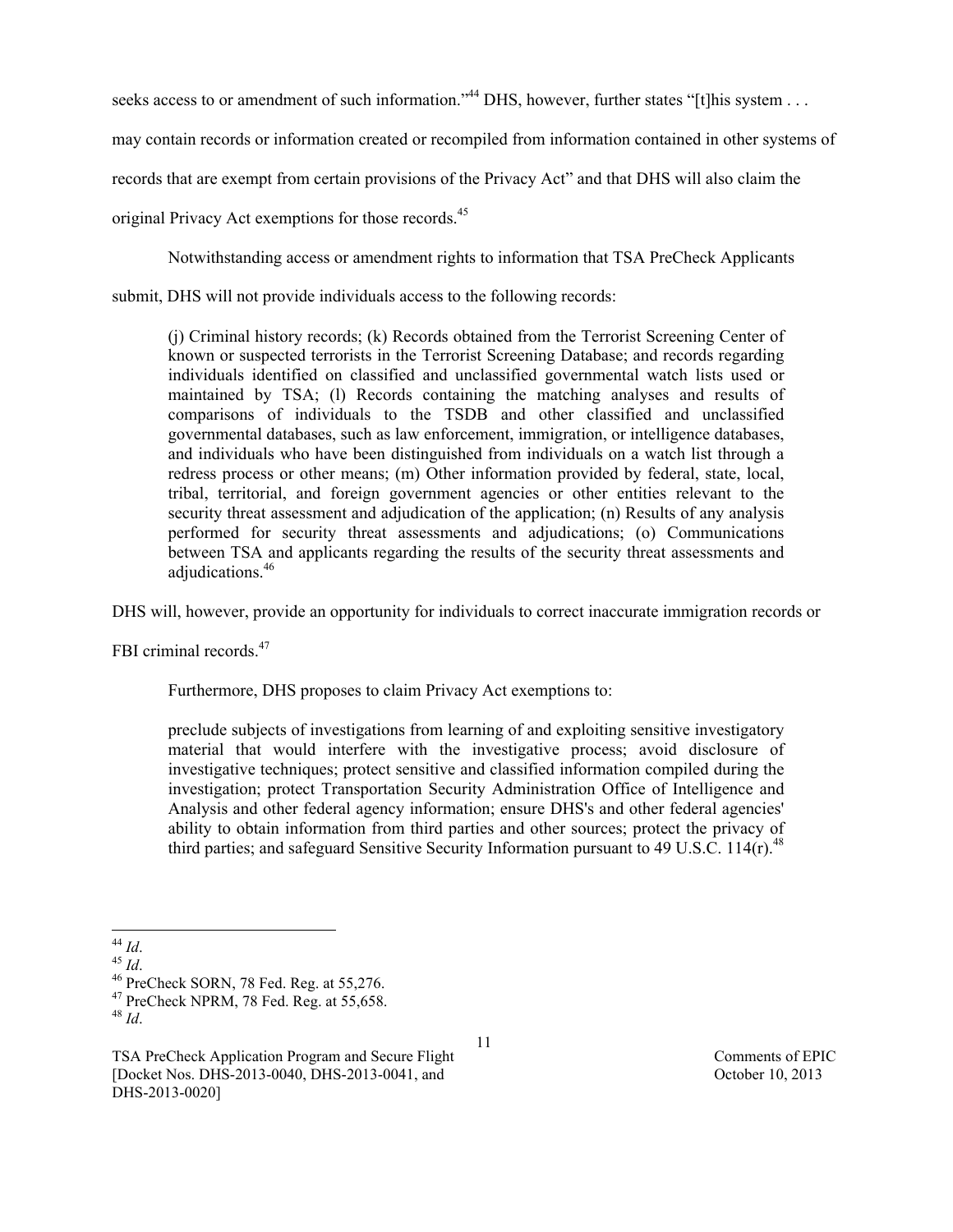Specifically, pursuant to 5 U.S.C.  $\S$  552a(k)(1) and (k)(2), DHS proposes to exempt the TSA

PreCheck Application Database from: "5 U.S.C. 552a(c)(3); (d); e (1); e (4)(G), (H), (I), and (f)." These

provisions of the Privacy Act ensure that:

- an agency must give individuals access to the accounting of disclosure of their records;<sup>49</sup>
- an individual may request access to records an agency maintains about him or her, as well as have a copy made; 50
- the agency must permit the individual to amend a record about him or her and acknowledge the request in writing within 10 days, as well as timely correct the record if necessary or provide a reason for refusal of the proposed amendment, as well as allow a review of the refusal;<sup>51</sup>
- an agency must make notes of requested amendments within the records; $52$
- an agency must collect records "about an individual as is relevant and necessary to accomplish a purpose of the agency required to be accomplished by statute or by executive order of the President";<sup>53</sup>
- an agency must publish the establishment or revision of the notice of the existence of records in the Federal Register, along with the procedures to be followed to obtain access, contest content, and learn the categories of sources or records in the system;<sup>54</sup>
- the agency shall promulgate rules establishing procedures that notify an individual in response to record requests pertaining to him or her, including "reasonable times, places, and requirements for identifying an individual", instituting disclosure procedures for medical and psychological records, create procedures, review amendment requests, as well as determining the request, the status of appeals to denial of requests, and establish fees for record duplication, excluding the cost for search and review of the record;<sup>55</sup>

DHS attempts to circumvent the intent of the Privacy Act in order to create a massive database

that lacks accountability. DHS's proposed exemptions from 5 U.S.C. § 552a(c)(3), (d), (e)(4)(G), (H), (I),

12

and (f) only serve to increase the secrecy of the database. DHS claims that accounting for disclosures,

 $53$  5 U.S.C. §552a(e)(1).

 $^{49}$  5 U.S.C. § 552a(c)(3).

 $50$  5 U.S.C. § 552a(d)(1).

 $51$  5 U.S.C. §§ 552a(d)(2), (d)(3).

 $52$  5 U.S.C. § 552a(d)(4).

 $54$  5 U.S.C. §§ 552a(e)(4)(G), (H), (I).

 $55$  5 U.S.C. §§  $552a(f)(1)$ , (2), (3), (4), (5).

TSA PreCheck Application Program and Secure Flight Comments of EPIC [Docket Nos. DHS-2013-0040, DHS-2013-0041, and October 10, 2013 DHS-2013-0020]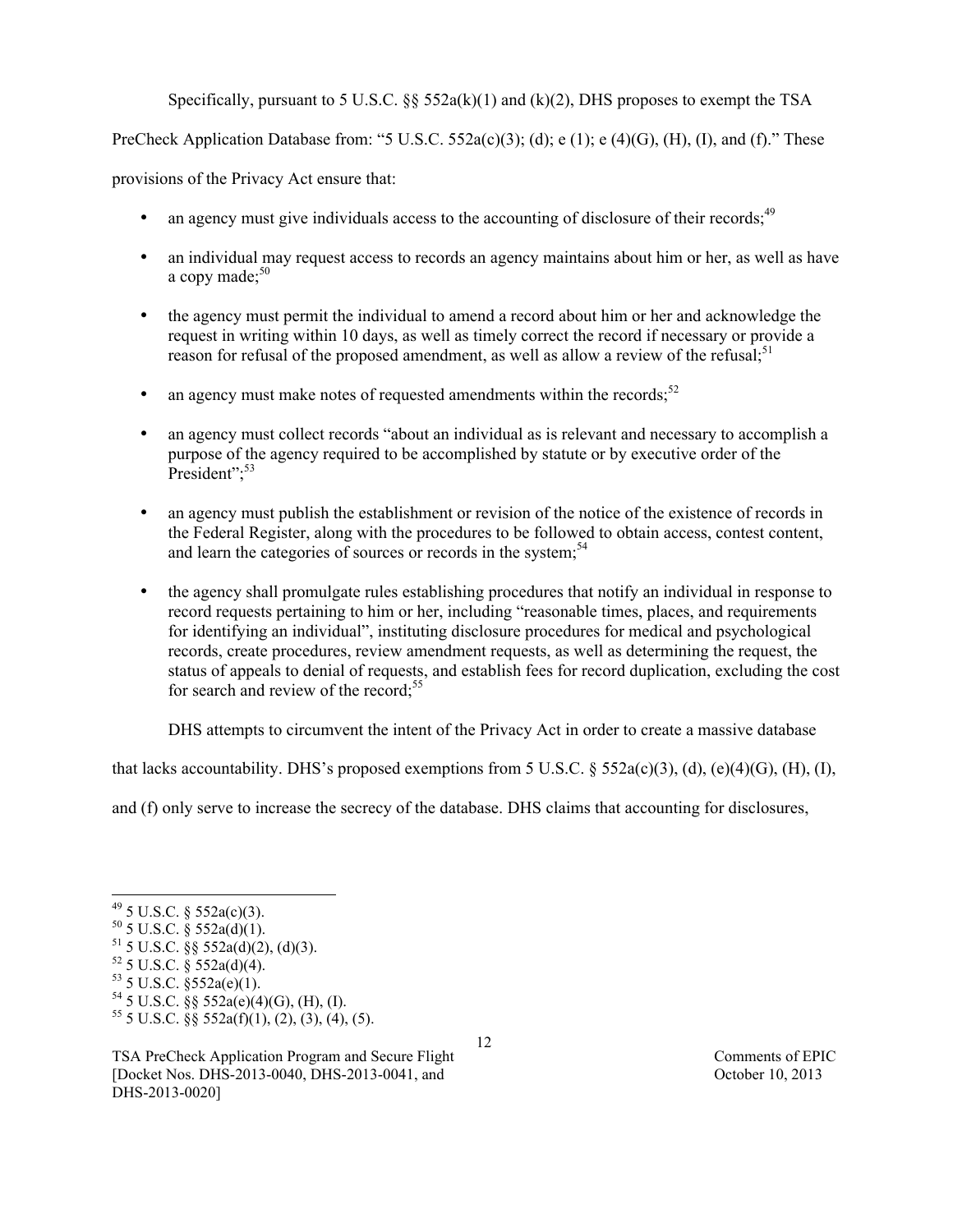granting individuals access to their records, and implementing notification regulations may put entities on notice that they are being investigated, thereby hindering their investigative efforts.<sup>56</sup>

While EPIC recognizes the need to withhold notice during the period of the investigation, individuals should be able to know, after an investigation is completed or made public, the information stored about them in the system. Access to records of a completed investigation, with appropriate redactions to protect the identities of witnesses and informants, would provide individuals and entities with the right to address potential inaccuracies. And because the investigations have already been completed, DHS's law enforcement purposes would not be undermined and DHS could still protect individual privacy rights.

When Congress enacted the Privacy Act in 1974, it sought to restrict the amount of personal data that Federal agencies were able to collect, and furthermore, required agencies to be transparent in their information practices.57 In 2004, the Supreme Court underscored the importance of the Privacy Act's restrictions upon agency use of personal data to protect privacy interests, noting that: "in order to protect the privacy of individuals identified in information systems maintained by Federal agencies, it is necessary … to regulate the collection, maintenance, use, and dissemination of information by such agencies." 58

The Privacy Act is intended to guard the privacy interests of citizens and lawful permanent residents against government intrusion. By allowing DHS to encroach on an individual's right to access and amend their information, DHS violates the intent of the Privacy Act. If DHS claims these exemptions, then the government fails to ensure the reliability of the data and fails to provide citizens with access to their personal data and opportunities to correct inaccurate or incomplete data.

 <sup>56</sup> PreCheck NPRM, 78 Fed. Reg. at 55,658-59. 57 S. Rep. No. 93-1183 at 1 (1974). 58 *Doe v. Chao*, 540 U.S. 614, 618 (2004).

TSA PreCheck Application Program and Secure Flight Comments of EPIC [Docket Nos. DHS-2013-0040, DHS-2013-0041, and October 10, 2013 DHS-2013-0020]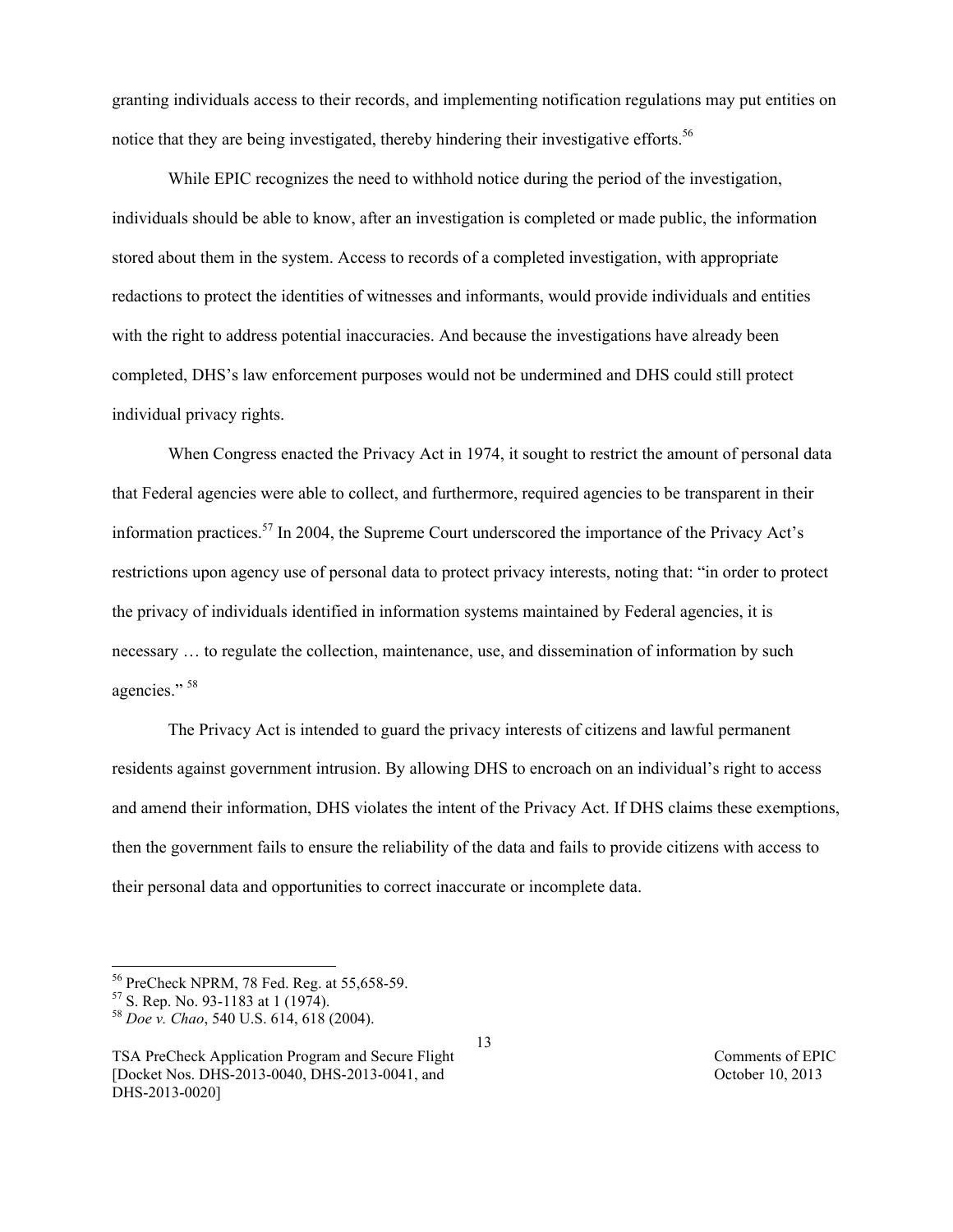# **V. DHS's Proposed Routine Uses Contravene the Intent of the Privacy Act and Exceed the Authority of the Agency**

The Privacy Act's definition of "routine use" is precisely tailored, and has been narrowly prescribed in the Privacy Act's statutory language, legislative history, and relevant case law. The TSA PreCheck Application Database contains a broad category of personally identifiable information. By disclosing information in a manner inconsistent with the purpose for which the information was originally gathered, DHS exceeds its statutory authority to disclose personally identifiable information without obtaining individual consent.

When it enacted the Privacy Act in 1974, Congress sought to restrict the amount of personal information that federal agencies could collect and required agencies to be transparent in their information practices.59 Congress found that "the privacy of an individual is directly affected by the collection, maintenance, use, and dissemination of personal information by Federal agencies," and recognized that "the right to privacy is a personal and fundamental right protected by the Constitution of the United States."60

The Privacy Act prohibits federal agencies from disclosing records they maintain "to any person, or to another agency" without the written request or consent of the "individual to whom the record pertains."<sup>61</sup> The Privacy Act also provides specific exemptions that permit agencies to disclose records without obtaining consent.<sup>62</sup> One of these exemptions is "routine use."<sup>63</sup> The TSA PreCheck Application system of records notice states that "all or a portion of the records or information contained in this system may be disclosed outside DHS as a routine use pursuant to 5 U.S.C. 552a(b)(3).<sup>564</sup> "Routine use" means

 $59$  S. Rep. No. 93-1183 at 1 (1974).

 $^{60}$  Pub. L. No. 93-579 (1974).<br><sup>61</sup> 5 U.S.C. § 552a(b).

<sup>&</sup>lt;sup>62</sup> *Id.* §§ 552a(b)(1) – (12).<br><sup>63</sup> *Id.* § 552a(b)(3).<br><sup>64</sup> PreCheck SORN, 78 Fed. Reg. at 55,276.

TSA PreCheck Application Program and Secure Flight Comments of EPIC [Docket Nos. DHS-2013-0040, DHS-2013-0041, and October 10, 2013 DHS-2013-0020]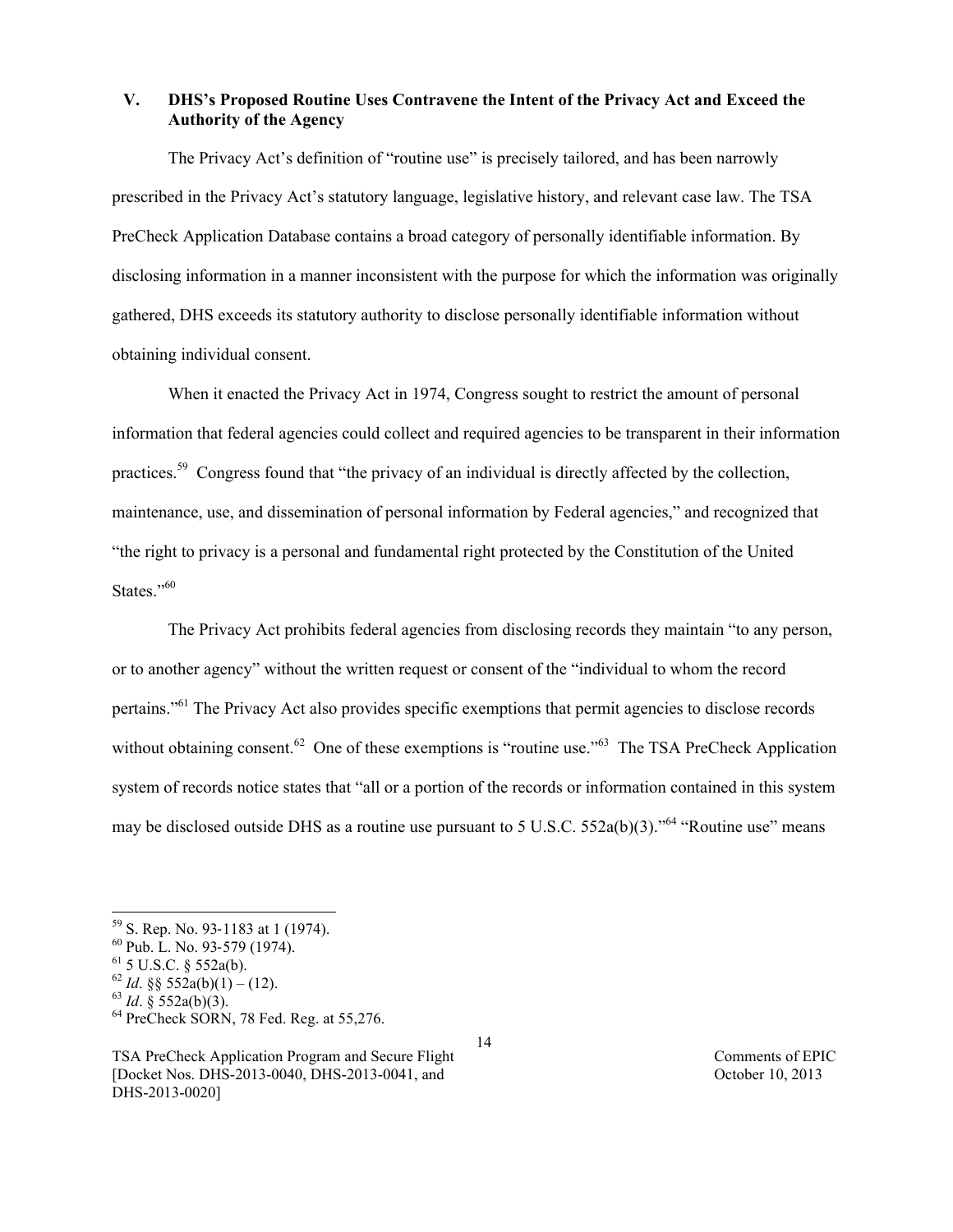"with respect to the disclosure of a record, the use of such record for a purpose which is compatible with the purpose for which it was collected."<sup>65</sup>

The Privacy Act's legislative history and a subsequent report on the Act indicate that the routine use for disclosing records must be specifically tailored for a defined purpose for which the records are collected. The legislative history states that:

[t]he [routine use] definition should serve as a caution to agencies to think out in advance what uses it will make of information. This Act is not intended to impose undue burdens on the transfer of information . . . or other such housekeeping measures and necessarily frequent interagency or intra-agency transfers of information. It is, however, intended to discourage the unnecessary exchange of information to another person or to agencies who may not be as sensitive to the collecting agency's reasons for using and interpreting the material<sup>66</sup>

The Privacy Act Guidelines of 1975—a commentary report on implementing the Privacy Act interpreted the above Congressional explanation of routine use to mean that a "'routine use' must be not only compatible with, but related to, the purpose for which the record is maintained."<sup>67</sup>

Subsequent Privacy Act case law interprets the Act's legislative history to limit routine use

disclosure based upon a precisely defined system of records purpose. In *United States Postal Service v.* 

*National Association of Letter Carriers, AFL-CIO*, the Court of Appeals for the D.C. Circuit relied on the

Privacy Act's legislative history to determine that "the term 'compatible' in the routine use definitions

contained in [the Privacy Act] was added in order to limit interagency transfers of information."68 The

Court of Appeals went on to quote the Third Circuit as it agreed, "[t]here must be a more concrete

relationship or similarity, some meaningful degree of convergence, between the disclosing agency's

purpose in gathering the information and in its disclosure."<sup>69</sup>

 $65$  5 U.S.C. § 552a(a)(7).

<sup>&</sup>lt;sup>66</sup> Legislative History of the Privacy Act of 1974 S, 3418 (Public Law 93-579): Source Book on Privacy, 1031 (1976).<br><sup>67</sup> Id.<br><sup>68</sup> U.S. Postal Serv. v. Nat'l Ass'n of Letter Carriers, AFL-CIO, 9 F.3d 138, 144 (D.C. Cir.

*Dept. of Justice*, 660 F.Supp.2d 31, 48 (D.D.C. 2009) (DOJ's disclosure of former AUSA's termination letter to Unemployment Commission was compatible with routine use because the routine use for collecting the personnel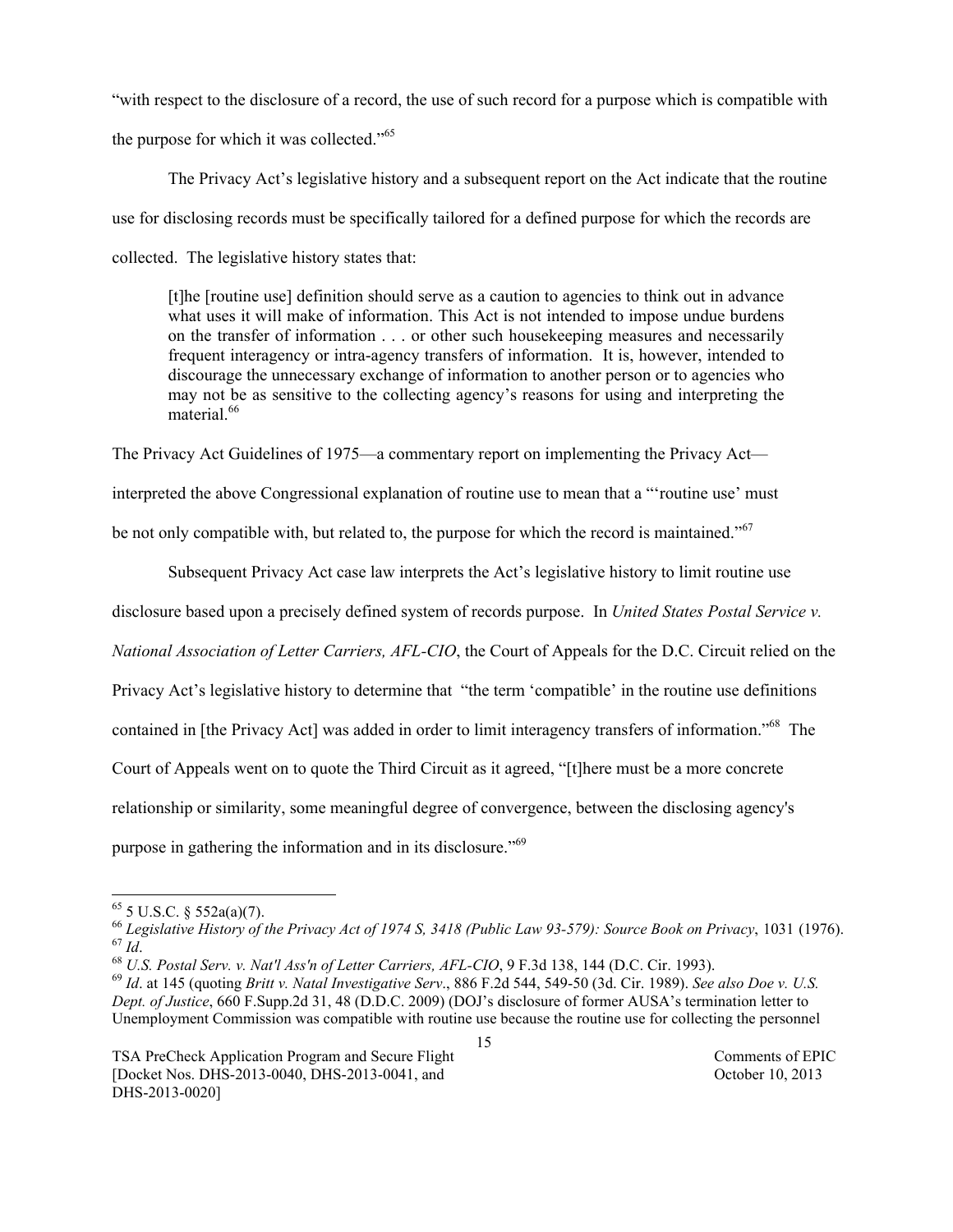DHS proposes to disclose TSA PreCheck Application information for purposes that do not relate to aviation security and screening. DHS states that it may disclose information within the TSA PreCheck Application Database with "other DHS components that have a need to know the information to carry out their national security, law enforcement, immigration, intelligences, or other homeland security functions."<sup>70</sup> These proposed disclosures transform the TSA PreCheck Application Database from a narrowly defined aviation security system of records to a general law enforcement repository. With its proposal, DHS fashions the TSA PreCheck Application Database as a virtual line up that law enforcement agencies may access for purposes other than aviation security. So, while TSA PreCheck applicants volunteer their sensitive information in the hopes of obtaining expedited airport screening, DHS intends to grant law enforcement blanket access to this information for non-TSA PreCheck purposes. The agency therefore exceeds its authority with this purpose and should not adopt it.

## **VI. Proposed Routine Uses G, I, and J Remove Privacy Act Safeguards by Disclosing Records to Foreign and International Agencies That are Not Subject to the Privacy Act**

Proposed Routine Use G would permit DHS to disclose information:

[t]o an appropriate federal, state, tribal, local, territorial, or foreign government law enforcement agency or other appropriate authority charged with investigating or prosecuting a violation or enforcing or implementing a law, rule, regulation, or order, when a record, either on its face or in conjunction with other information, indicates a violation or potential violation of law, including criminal, civil, or regulatory violations, and such disclosure is proper and consistent with the official duties of the person making the disclosure  $71$ 

Proposed Routine Use I would permit DHS to disclose information:

[t]o the appropriate federal, state, local, tribal, territorial, foreign governments, or other appropriate authority, regarding or to identify individuals who pose, or are under reasonable suspicion of posing, a risk to transportation or national security.<sup>72</sup>

l

file was to disclose to income administrative agencies); *Alexander v. F.B.I*, 691 F. Supp.2d 182, 191 (D.D.C. 2010) (FBI's routine use disclosure of background reports was compatible with the law enforcement purpose for which the reports were collected).

<sup>&</sup>lt;sup>70</sup> PreCheck SORN, 78 Fed. Reg. at 55,275-6.<br><sup>71</sup> *Id.* at 55,277.<br><sup>72</sup> *Id.* 

TSA PreCheck Application Program and Secure Flight Comments of EPIC [Docket Nos. DHS-2013-0040, DHS-2013-0041, and October 10, 2013 DHS-2013-0020]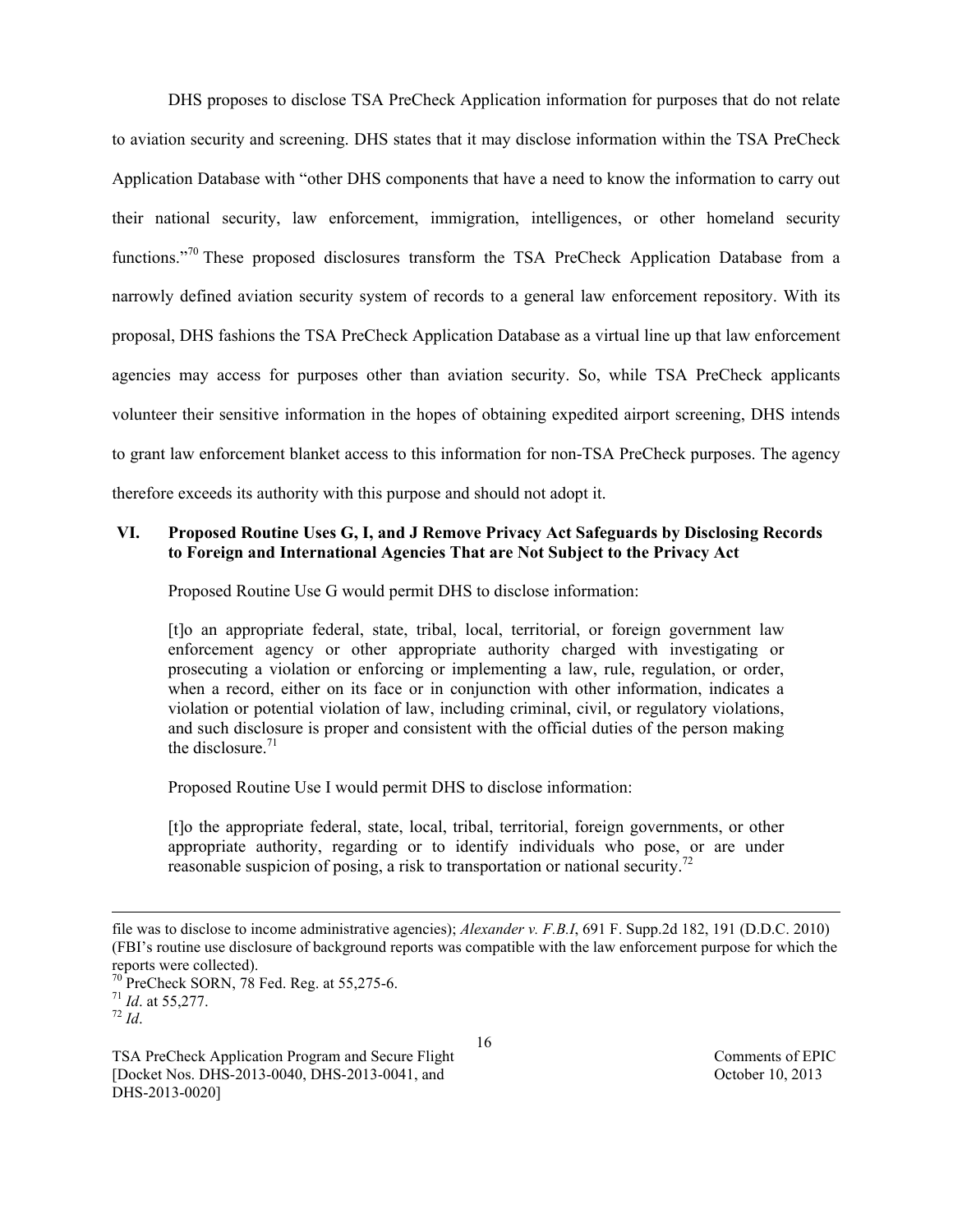Proposed Routine Use J would permit DHS to disclose information:

[t]o foreign governmental and international authorities, in accordance with law and formal or informal agreements.<sup>73</sup>

The provisions in these Routine Uses that would permit DHS to disclose information to foreign agencies

and international agencies must be removed. The Privacy Act only applies to records maintained by

United States government agencies.<sup>74</sup> Releasing information to foreign entities does not protect

individuals covered by TSA PreCheck Application Database from Privacy Act violations. DHS does not

have jurisdiction over foreign agents. Therefore, the provisions in these Routine Uses that would permit

DHS to disclose information to foreign or multilateral entities must be removed.

### **VII. DHS's Proposed Routine Use K Contravenes the Legislative Intent of the Privacy Act**

Proposed Routine Use K would permit the agency to disclose information:

[t]o the news media and the public, with the approval of the Chief Privacy Officer in consultation with counsel, when there exists a legitimate public interest in the disclosure of the information or when disclosure is necessary to preserve confidence in the integrity of DHS or is necessary to demonstrate the accountability of DHS's officers, employees, or individuals covered by the system, except to the extent it is determined that release of the specific information in the context of a particular case would constitute an unwarranted invasion of personal privacy.  $7\frac{1}{5}$ 

The limitations on disclosure in proposed Routine Use K is too broad to have any substantive effect,

creates opportunities for violations of statutory rights, and goes against the legislative intent of the

Privacy Act. As it stands, Routine Use K directly contradicts Congressman William Moorhead's

testimony that the Privacy Act was "intended to prohibit gratuitous, ad hoc, disseminations for private or

otherwise irregular purposes."**<sup>76</sup>**

<sup>73</sup> *Id*. <sup>74</sup> 5 U.S.C. § 552a(b). 75 PreCheck SORN, 78 Fed. Reg. at 55,277.

<sup>&</sup>lt;sup>76</sup> Legislative History of the Privacy Act of 1974 S, 3418 (Public Law 93-579): Source Book on Privacy, 1031 (1976).